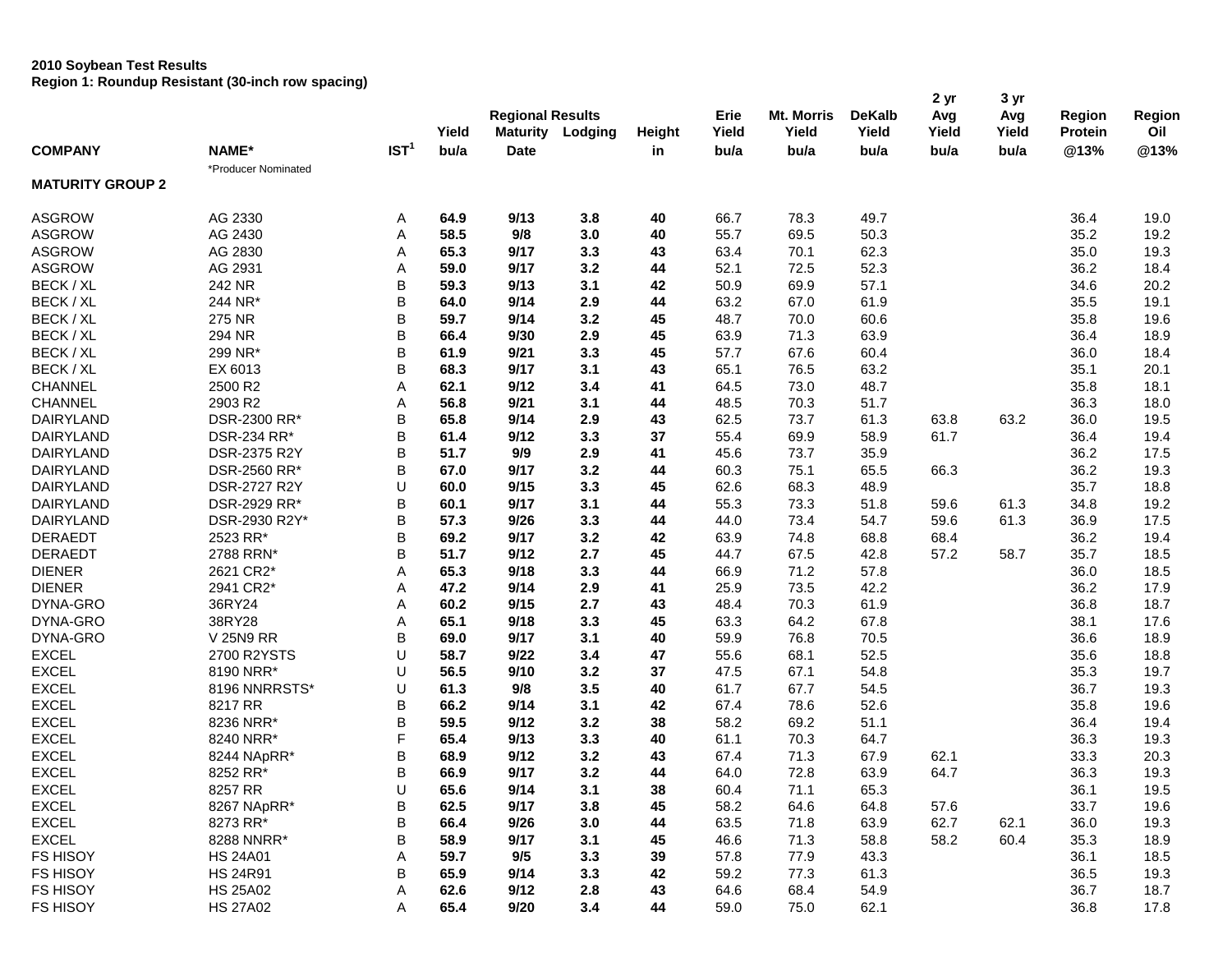## **2010 Soybean Test Results Region 1: Roundup Resistant (30-inch row spacing)**

| <b>Regional Results</b><br>Mt. Morris<br><b>DeKalb</b><br>Erie<br>Avg<br>Avg<br>Region<br>Yield<br>Yield<br>Yield<br><b>Maturity</b><br>Yield<br>Yield<br>Yield<br>Protein<br>Lodging<br>Height<br>IST <sup>1</sup><br>NAME*<br><b>COMPANY</b><br>@13%<br>bu/a<br><b>Date</b><br>bu/a<br>bu/a<br>bu/a<br>bu/a<br>bu/a<br>in<br>*Producer Nominated<br><b>FS HISOY</b><br>9/21<br>45<br>70.5<br>67.6<br><b>HS 28A02</b><br>69.7<br>3.3<br>71.0<br>37.9<br>Α<br>3.2<br><b>FS HISOY</b><br><b>HS 29A02</b><br>Α<br>58.9<br>9/19<br>47<br>45.5<br>76.1<br>55.0<br>37.5<br>B<br><b>FS HISOY</b><br><b>HS 29R80</b><br>63.5<br>9/17<br>3.2<br>46<br>60.4<br>75.8<br>61.8<br>63.0<br>35.0<br>54.2<br>B<br>7226*<br>9/11<br>2.7<br>54.2<br>70.3<br>53.7<br>59.0<br>35.5<br>G2 (NUTECH)<br>59.4<br>39<br>B<br>3.0<br>66.4<br>G2 (NUTECH)<br>7249<br>67.4<br>9/11<br>40<br>71.2<br>64.5<br>35.2<br>B<br>7258<br>66.6<br>9/14<br>3.0<br>46<br>54.6<br>69.5<br>75.7<br>37.9<br>G2 (NUTECH)<br>B<br>7260<br>59.5<br>9/13<br>2.9<br>43<br>54.7<br>66.7<br>57.2<br>35.8<br>G2 (NUTECH)<br>B<br>G2 (NUTECH)<br>7283<br>9/16<br>3.0<br>43<br>70.1<br>61.2<br>34.9<br>68.6<br>74.5<br>B<br>G2 (NUTECH)<br>7288*<br>9/13<br>3.4<br>44<br>60.3<br>58.2<br>62.5<br>63.6<br>35.4<br>62.7<br>69.7<br>B<br>7290<br>9/17<br>2.2<br>55.9<br>69.7<br>52.2<br>36.3<br>G2 (NUTECH)<br>59.3<br>40<br>F<br><b>GREAT LAKES</b><br>GL 2555 RR*<br>69.7<br>9/15<br>3.2<br>43<br>68.6<br>74.7<br>66.0<br>36.1<br>B<br><b>HUGHES</b><br>454 RR<br>69.9<br>9/14<br>3.0<br>42<br>66.1<br>77.7<br>65.8<br>36.2<br>68.1<br>B<br>555 RR<br>73.7<br><b>HUGHES</b><br>9/15<br>3.1<br>40<br>51.9<br>63.4<br>62.3<br>63.7<br>36.7<br>63.0<br>777 RR<br>B<br><b>HUGHES</b><br>9/18<br>48.6<br>70.9<br>61.3<br>3.4<br>42<br>64.4<br>62.6<br>64.1<br>37.6<br><b>KRUGER</b> | Region |
|----------------------------------------------------------------------------------------------------------------------------------------------------------------------------------------------------------------------------------------------------------------------------------------------------------------------------------------------------------------------------------------------------------------------------------------------------------------------------------------------------------------------------------------------------------------------------------------------------------------------------------------------------------------------------------------------------------------------------------------------------------------------------------------------------------------------------------------------------------------------------------------------------------------------------------------------------------------------------------------------------------------------------------------------------------------------------------------------------------------------------------------------------------------------------------------------------------------------------------------------------------------------------------------------------------------------------------------------------------------------------------------------------------------------------------------------------------------------------------------------------------------------------------------------------------------------------------------------------------------------------------------------------------------------------------------------------------------------------------------------------------------------------------------------------------------------------|--------|
|                                                                                                                                                                                                                                                                                                                                                                                                                                                                                                                                                                                                                                                                                                                                                                                                                                                                                                                                                                                                                                                                                                                                                                                                                                                                                                                                                                                                                                                                                                                                                                                                                                                                                                                                                                                                                            |        |
|                                                                                                                                                                                                                                                                                                                                                                                                                                                                                                                                                                                                                                                                                                                                                                                                                                                                                                                                                                                                                                                                                                                                                                                                                                                                                                                                                                                                                                                                                                                                                                                                                                                                                                                                                                                                                            | Oil    |
|                                                                                                                                                                                                                                                                                                                                                                                                                                                                                                                                                                                                                                                                                                                                                                                                                                                                                                                                                                                                                                                                                                                                                                                                                                                                                                                                                                                                                                                                                                                                                                                                                                                                                                                                                                                                                            | @13%   |
|                                                                                                                                                                                                                                                                                                                                                                                                                                                                                                                                                                                                                                                                                                                                                                                                                                                                                                                                                                                                                                                                                                                                                                                                                                                                                                                                                                                                                                                                                                                                                                                                                                                                                                                                                                                                                            |        |
|                                                                                                                                                                                                                                                                                                                                                                                                                                                                                                                                                                                                                                                                                                                                                                                                                                                                                                                                                                                                                                                                                                                                                                                                                                                                                                                                                                                                                                                                                                                                                                                                                                                                                                                                                                                                                            | 17.6   |
|                                                                                                                                                                                                                                                                                                                                                                                                                                                                                                                                                                                                                                                                                                                                                                                                                                                                                                                                                                                                                                                                                                                                                                                                                                                                                                                                                                                                                                                                                                                                                                                                                                                                                                                                                                                                                            | 17.8   |
|                                                                                                                                                                                                                                                                                                                                                                                                                                                                                                                                                                                                                                                                                                                                                                                                                                                                                                                                                                                                                                                                                                                                                                                                                                                                                                                                                                                                                                                                                                                                                                                                                                                                                                                                                                                                                            | 19.1   |
|                                                                                                                                                                                                                                                                                                                                                                                                                                                                                                                                                                                                                                                                                                                                                                                                                                                                                                                                                                                                                                                                                                                                                                                                                                                                                                                                                                                                                                                                                                                                                                                                                                                                                                                                                                                                                            | 20.0   |
|                                                                                                                                                                                                                                                                                                                                                                                                                                                                                                                                                                                                                                                                                                                                                                                                                                                                                                                                                                                                                                                                                                                                                                                                                                                                                                                                                                                                                                                                                                                                                                                                                                                                                                                                                                                                                            | 20.0   |
|                                                                                                                                                                                                                                                                                                                                                                                                                                                                                                                                                                                                                                                                                                                                                                                                                                                                                                                                                                                                                                                                                                                                                                                                                                                                                                                                                                                                                                                                                                                                                                                                                                                                                                                                                                                                                            | 19.0   |
|                                                                                                                                                                                                                                                                                                                                                                                                                                                                                                                                                                                                                                                                                                                                                                                                                                                                                                                                                                                                                                                                                                                                                                                                                                                                                                                                                                                                                                                                                                                                                                                                                                                                                                                                                                                                                            | 20.1   |
|                                                                                                                                                                                                                                                                                                                                                                                                                                                                                                                                                                                                                                                                                                                                                                                                                                                                                                                                                                                                                                                                                                                                                                                                                                                                                                                                                                                                                                                                                                                                                                                                                                                                                                                                                                                                                            | 20.0   |
|                                                                                                                                                                                                                                                                                                                                                                                                                                                                                                                                                                                                                                                                                                                                                                                                                                                                                                                                                                                                                                                                                                                                                                                                                                                                                                                                                                                                                                                                                                                                                                                                                                                                                                                                                                                                                            | 19.9   |
|                                                                                                                                                                                                                                                                                                                                                                                                                                                                                                                                                                                                                                                                                                                                                                                                                                                                                                                                                                                                                                                                                                                                                                                                                                                                                                                                                                                                                                                                                                                                                                                                                                                                                                                                                                                                                            | 19.1   |
|                                                                                                                                                                                                                                                                                                                                                                                                                                                                                                                                                                                                                                                                                                                                                                                                                                                                                                                                                                                                                                                                                                                                                                                                                                                                                                                                                                                                                                                                                                                                                                                                                                                                                                                                                                                                                            | 19.4   |
|                                                                                                                                                                                                                                                                                                                                                                                                                                                                                                                                                                                                                                                                                                                                                                                                                                                                                                                                                                                                                                                                                                                                                                                                                                                                                                                                                                                                                                                                                                                                                                                                                                                                                                                                                                                                                            | 19.4   |
|                                                                                                                                                                                                                                                                                                                                                                                                                                                                                                                                                                                                                                                                                                                                                                                                                                                                                                                                                                                                                                                                                                                                                                                                                                                                                                                                                                                                                                                                                                                                                                                                                                                                                                                                                                                                                            | 18.8   |
|                                                                                                                                                                                                                                                                                                                                                                                                                                                                                                                                                                                                                                                                                                                                                                                                                                                                                                                                                                                                                                                                                                                                                                                                                                                                                                                                                                                                                                                                                                                                                                                                                                                                                                                                                                                                                            | 18.2   |
| K2-2001<br>Α<br>2.9<br>40<br>49.0<br>62.0<br>60.4<br>9/10<br>70.2<br>35.0                                                                                                                                                                                                                                                                                                                                                                                                                                                                                                                                                                                                                                                                                                                                                                                                                                                                                                                                                                                                                                                                                                                                                                                                                                                                                                                                                                                                                                                                                                                                                                                                                                                                                                                                                  | 19.6   |
| <b>KRUGER</b><br>K2-2502<br>Α<br>64.6<br>9/14<br>3.4<br>42<br>57.3<br>74.5<br>61.9<br>35.9                                                                                                                                                                                                                                                                                                                                                                                                                                                                                                                                                                                                                                                                                                                                                                                                                                                                                                                                                                                                                                                                                                                                                                                                                                                                                                                                                                                                                                                                                                                                                                                                                                                                                                                                 | 18.1   |
| K2-2703<br><b>KRUGER</b><br>Α<br>57.8<br>9/27<br>3.4<br>46<br>39.5<br>73.6<br>60.4<br>37.4                                                                                                                                                                                                                                                                                                                                                                                                                                                                                                                                                                                                                                                                                                                                                                                                                                                                                                                                                                                                                                                                                                                                                                                                                                                                                                                                                                                                                                                                                                                                                                                                                                                                                                                                 | 17.3   |
| <b>KRUGER</b><br>K2-2802<br>Α<br>62.9<br>9/18<br>3.0<br>41<br>51.1<br>78.7<br>58.8<br>35.9                                                                                                                                                                                                                                                                                                                                                                                                                                                                                                                                                                                                                                                                                                                                                                                                                                                                                                                                                                                                                                                                                                                                                                                                                                                                                                                                                                                                                                                                                                                                                                                                                                                                                                                                 | 18.3   |
| <b>KRUGER</b><br>K2-2803<br>61.7<br>9/18<br>3.3<br>44<br>56.6<br>59.9<br>37.9<br>Α<br>68.8                                                                                                                                                                                                                                                                                                                                                                                                                                                                                                                                                                                                                                                                                                                                                                                                                                                                                                                                                                                                                                                                                                                                                                                                                                                                                                                                                                                                                                                                                                                                                                                                                                                                                                                                 | 17.7   |
| <b>KRUGER</b><br>K2-2901<br>Α<br>58.4<br>9/16<br>3.0<br>45<br>49.6<br>52.2<br>61.9<br>36.8<br>73.3                                                                                                                                                                                                                                                                                                                                                                                                                                                                                                                                                                                                                                                                                                                                                                                                                                                                                                                                                                                                                                                                                                                                                                                                                                                                                                                                                                                                                                                                                                                                                                                                                                                                                                                         | 17.6   |
| <b>KRUGER</b><br>K2-2902<br>Α<br>50.4<br>9/18<br>3.5<br>43<br>36.9<br>70.1<br>44.0<br>37.1                                                                                                                                                                                                                                                                                                                                                                                                                                                                                                                                                                                                                                                                                                                                                                                                                                                                                                                                                                                                                                                                                                                                                                                                                                                                                                                                                                                                                                                                                                                                                                                                                                                                                                                                 | 17.4   |
| 3.5<br><b>KRUGER</b><br>K2X24 A1<br>Α<br>9/16<br>42<br>55.0<br>70.0<br>60.6<br>35.5<br>61.9                                                                                                                                                                                                                                                                                                                                                                                                                                                                                                                                                                                                                                                                                                                                                                                                                                                                                                                                                                                                                                                                                                                                                                                                                                                                                                                                                                                                                                                                                                                                                                                                                                                                                                                                | 19.1   |
| F<br><b>MAVRICK</b><br>3.5<br>7270 RR*<br>64.8<br>9/20<br>44<br>61.0<br>71.6<br>61.2<br>61.8<br>61.4<br>34.4                                                                                                                                                                                                                                                                                                                                                                                                                                                                                                                                                                                                                                                                                                                                                                                                                                                                                                                                                                                                                                                                                                                                                                                                                                                                                                                                                                                                                                                                                                                                                                                                                                                                                                               | 19.7   |
| U<br><b>MAVRICK</b><br>9282 RY*<br>9/27<br>3.5<br>44<br>53.0<br>71.4<br>63.7<br>36.9<br>62.7                                                                                                                                                                                                                                                                                                                                                                                                                                                                                                                                                                                                                                                                                                                                                                                                                                                                                                                                                                                                                                                                                                                                                                                                                                                                                                                                                                                                                                                                                                                                                                                                                                                                                                                               | 17.7   |
| B<br><b>MYCOGEN</b><br>9/16<br>3.1<br>62.2<br>5B251 RR<br>66.6<br>43<br>76.8<br>61.0<br>65.3<br>35.9                                                                                                                                                                                                                                                                                                                                                                                                                                                                                                                                                                                                                                                                                                                                                                                                                                                                                                                                                                                                                                                                                                                                                                                                                                                                                                                                                                                                                                                                                                                                                                                                                                                                                                                       | 19.5   |
| B<br><b>NUTECH</b><br>2324+RN*<br>59.1<br>9/11<br>2.8<br>38<br>55.5<br>68.7<br>53.1<br>60.2<br>62.9<br>36.6                                                                                                                                                                                                                                                                                                                                                                                                                                                                                                                                                                                                                                                                                                                                                                                                                                                                                                                                                                                                                                                                                                                                                                                                                                                                                                                                                                                                                                                                                                                                                                                                                                                                                                                | 19.6   |
| B<br><b>NUTECH</b><br>2660 RN<br>9/16<br>3.4<br>42<br>60.8<br>71.1<br>53.4<br>35.1<br>61.8                                                                                                                                                                                                                                                                                                                                                                                                                                                                                                                                                                                                                                                                                                                                                                                                                                                                                                                                                                                                                                                                                                                                                                                                                                                                                                                                                                                                                                                                                                                                                                                                                                                                                                                                 | 19.1   |
| B<br><b>NUTECH</b><br>3.2<br>6281<br>67.5<br>9/30<br>43<br>65.1<br>70.3<br>67.2<br>35.9                                                                                                                                                                                                                                                                                                                                                                                                                                                                                                                                                                                                                                                                                                                                                                                                                                                                                                                                                                                                                                                                                                                                                                                                                                                                                                                                                                                                                                                                                                                                                                                                                                                                                                                                    | 19.5   |
| B<br><b>NUTECH</b><br>7251<br>69.2<br>9/17<br>3.1<br>69.4<br>74.0<br>64.2<br>36.8<br>41<br>66.4                                                                                                                                                                                                                                                                                                                                                                                                                                                                                                                                                                                                                                                                                                                                                                                                                                                                                                                                                                                                                                                                                                                                                                                                                                                                                                                                                                                                                                                                                                                                                                                                                                                                                                                            | 18.9   |
| B<br><b>NUTECH</b><br>7269<br>9/13<br>3.4<br>50.6<br>43.4<br>54.7<br>44<br>70.2<br>35.2                                                                                                                                                                                                                                                                                                                                                                                                                                                                                                                                                                                                                                                                                                                                                                                                                                                                                                                                                                                                                                                                                                                                                                                                                                                                                                                                                                                                                                                                                                                                                                                                                                                                                                                                    | 19.6   |
| B<br><b>NUTECH</b><br>7299*<br>9/18<br>3.2<br>45<br>55.3<br>65.9<br>63.2<br>35.6<br>61.5                                                                                                                                                                                                                                                                                                                                                                                                                                                                                                                                                                                                                                                                                                                                                                                                                                                                                                                                                                                                                                                                                                                                                                                                                                                                                                                                                                                                                                                                                                                                                                                                                                                                                                                                   | 18.7   |
| B<br>2.7<br><b>PIONEER</b><br>92M54*<br>63.7<br>9/15<br>43<br>57.1<br>72.5<br>61.5<br>36.3<br>63.1<br>64.6                                                                                                                                                                                                                                                                                                                                                                                                                                                                                                                                                                                                                                                                                                                                                                                                                                                                                                                                                                                                                                                                                                                                                                                                                                                                                                                                                                                                                                                                                                                                                                                                                                                                                                                 | 19.4   |
| B<br><b>PIONEER</b><br>92Y30*<br>59.6<br>9/13<br>2.9<br>41<br>53.4<br>62.7<br>35.8<br>70.8<br>54.7<br>61.0                                                                                                                                                                                                                                                                                                                                                                                                                                                                                                                                                                                                                                                                                                                                                                                                                                                                                                                                                                                                                                                                                                                                                                                                                                                                                                                                                                                                                                                                                                                                                                                                                                                                                                                 | 19.9   |
| B<br><b>PIONEER</b><br>92Y51*<br>9/12<br>64.5<br>3.0<br>44<br>60.6<br>70.3<br>62.7<br>36.3                                                                                                                                                                                                                                                                                                                                                                                                                                                                                                                                                                                                                                                                                                                                                                                                                                                                                                                                                                                                                                                                                                                                                                                                                                                                                                                                                                                                                                                                                                                                                                                                                                                                                                                                 | 19.7   |
| B<br><b>PIONEER</b><br>92Y80*<br>3.2<br>69.1<br>9/22<br>44<br>64.8<br>71.5<br>70.9<br>67.5<br>67.3<br>37.6                                                                                                                                                                                                                                                                                                                                                                                                                                                                                                                                                                                                                                                                                                                                                                                                                                                                                                                                                                                                                                                                                                                                                                                                                                                                                                                                                                                                                                                                                                                                                                                                                                                                                                                 | 19.2   |
| B<br>POWER PLUS<br>56.8<br>9/16<br>3.2<br>45<br>45.4<br>71.3<br>53.7<br>56.9<br>35.9<br>28J0                                                                                                                                                                                                                                                                                                                                                                                                                                                                                                                                                                                                                                                                                                                                                                                                                                                                                                                                                                                                                                                                                                                                                                                                                                                                                                                                                                                                                                                                                                                                                                                                                                                                                                                               | 18.6   |
| B<br>POWER PLUS<br>28S1<br>63.0<br>9/14<br>$3.0$<br>44<br>54.5<br>72.3<br>62.3<br>35.1                                                                                                                                                                                                                                                                                                                                                                                                                                                                                                                                                                                                                                                                                                                                                                                                                                                                                                                                                                                                                                                                                                                                                                                                                                                                                                                                                                                                                                                                                                                                                                                                                                                                                                                                     | 20.0   |
| U<br>56.7<br>RENK<br>RS 241 R2<br>64.6<br>9/10<br>3.3<br>39<br>60.9<br>76.2<br>35.8                                                                                                                                                                                                                                                                                                                                                                                                                                                                                                                                                                                                                                                                                                                                                                                                                                                                                                                                                                                                                                                                                                                                                                                                                                                                                                                                                                                                                                                                                                                                                                                                                                                                                                                                        | 18.9   |
| <b>RENK</b><br>F<br><b>RS 259 NRR</b><br>65.4<br>67.0<br>9/12<br>3.2<br>58.3<br>74.2<br>68.3<br>65.2<br>36.6<br>41                                                                                                                                                                                                                                                                                                                                                                                                                                                                                                                                                                                                                                                                                                                                                                                                                                                                                                                                                                                                                                                                                                                                                                                                                                                                                                                                                                                                                                                                                                                                                                                                                                                                                                         | 18.9   |
| <b>RENK</b><br><b>RS 261 NR2</b><br>U<br>66.3<br>9/18<br>3.4<br>57.8<br>74.0<br>67.2<br>37.0<br>45                                                                                                                                                                                                                                                                                                                                                                                                                                                                                                                                                                                                                                                                                                                                                                                                                                                                                                                                                                                                                                                                                                                                                                                                                                                                                                                                                                                                                                                                                                                                                                                                                                                                                                                         | 17.8   |
| RS 271 NR2<br>55.7<br><b>RENK</b><br>U<br>55.8<br>9/20<br>3.2<br>46<br>66.0<br>45.8<br>35.8                                                                                                                                                                                                                                                                                                                                                                                                                                                                                                                                                                                                                                                                                                                                                                                                                                                                                                                                                                                                                                                                                                                                                                                                                                                                                                                                                                                                                                                                                                                                                                                                                                                                                                                                | 18.6   |
| <b>RENK</b><br><b>RS 290 NR2</b><br>56.9<br>9/21<br>2.9<br>45<br>75.1<br>Α<br>45.0<br>50.5<br>60.7<br>36.8                                                                                                                                                                                                                                                                                                                                                                                                                                                                                                                                                                                                                                                                                                                                                                                                                                                                                                                                                                                                                                                                                                                                                                                                                                                                                                                                                                                                                                                                                                                                                                                                                                                                                                                 | 17.6   |
| <b>ROESCHLEY</b><br>2997 CRR2*<br>В<br>9/20<br>3.1<br>43<br>73.7<br>57.4<br>59.1<br>46.3<br>36.8                                                                                                                                                                                                                                                                                                                                                                                                                                                                                                                                                                                                                                                                                                                                                                                                                                                                                                                                                                                                                                                                                                                                                                                                                                                                                                                                                                                                                                                                                                                                                                                                                                                                                                                           | 17.5   |
| U<br><b>STEYER</b><br>2450 RR<br>66.4<br>9/13<br>3.4<br>43<br>65.9<br>72.3<br>60.8<br>36.2                                                                                                                                                                                                                                                                                                                                                                                                                                                                                                                                                                                                                                                                                                                                                                                                                                                                                                                                                                                                                                                                                                                                                                                                                                                                                                                                                                                                                                                                                                                                                                                                                                                                                                                                 | 19.4   |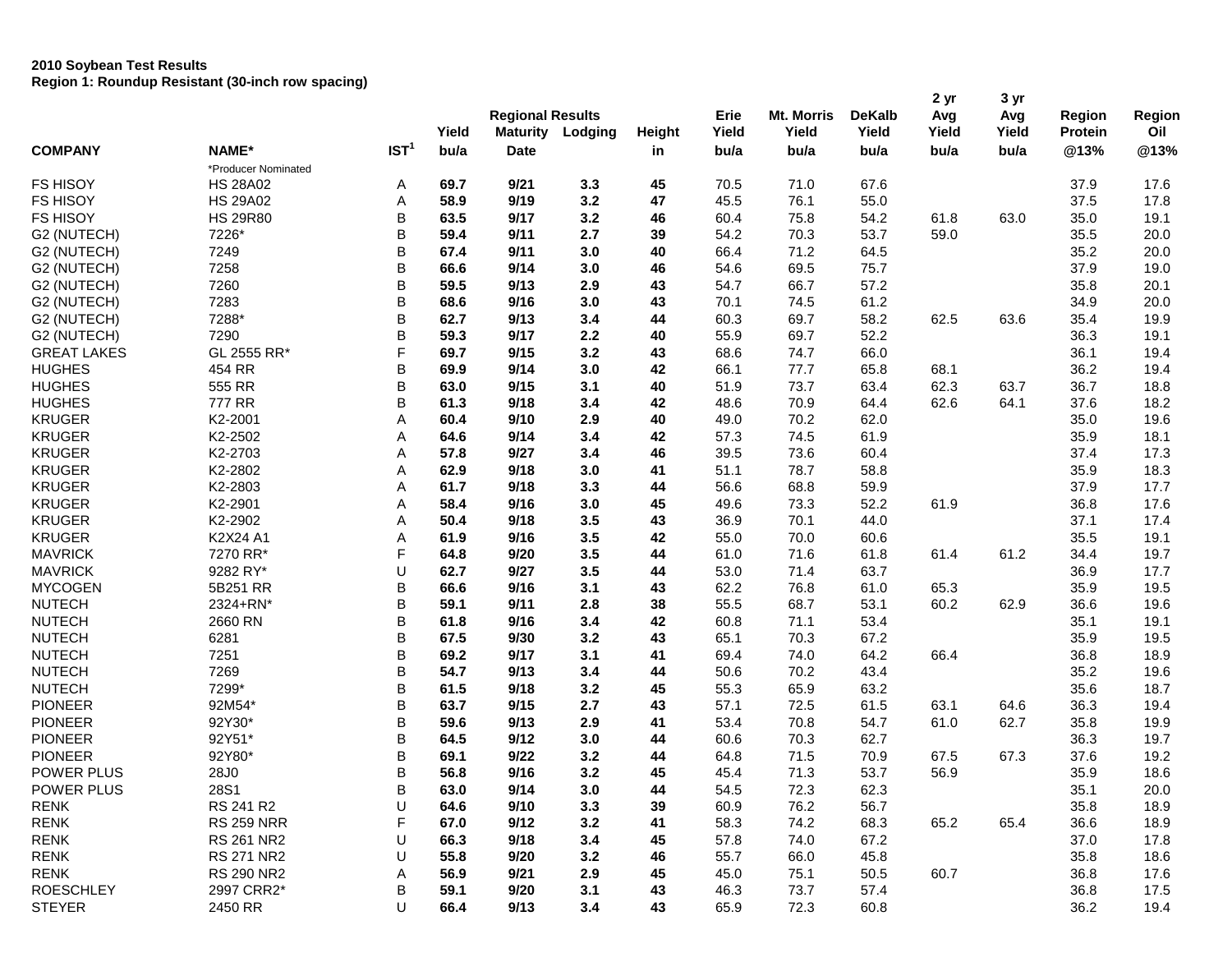## **2010 Soybean Test Results Region 1: Roundup Resistant (30-inch row spacing)**

| Yield<br>Yield<br>Yield<br>Oil<br>Yield<br><b>Maturity</b><br>Yield<br>Yield<br>Protein<br>Lodging<br><b>Height</b><br>IST <sup>1</sup><br><b>COMPANY</b><br>NAME*<br>bu/a<br>@13%<br>@13%<br>bu/a<br><b>Date</b><br>bu/a<br>bu/a<br>bu/a<br>bu/a<br>in<br>*Producer Nominated<br><b>STEYER</b><br>2501 R2<br>9/12<br>3.5<br>50.8<br>59.4<br>Α<br>60.4<br>41<br>71.0<br>35.8<br>18.2<br>U<br><b>STEYER</b><br>2601 R2<br>58.5<br>9/20<br>3.0<br>46<br>55.5<br>67.5<br>52.3<br>18.7<br>35.8<br><b>STEYER</b><br>17.8<br>2701 R2<br>Α<br>63.7<br>9/15<br>3.2<br>45<br>61.8<br>70.5<br>58.9<br>36.7<br>U<br><b>STEYER</b><br>2850 RR<br>58.2<br>45<br>53.6<br>53.2<br>17.9<br>9/16<br>3.2<br>67.6<br>36.6<br>B<br><b>STINE</b><br>1932-4<br>62.4<br>67.7<br>62.3<br>19.8<br>64.1<br>9/8<br>3.0<br>41<br>35.9<br><b>STINE</b><br>23RA22<br>B<br>61.8<br>9/14<br>3.6<br>51.3<br>71.7<br>62.4<br>19.1<br>41<br>35.6<br>2R2501<br>A<br><b>STONE SEED GROUP</b><br>57.5<br>9/11<br>3.3<br>41<br>48.3<br>72.5<br>51.7<br>36.0<br>18.0<br>F<br>STONE SEED GROUP<br>3A259 NRR*<br>65.6<br>9/16<br>3.3<br>42<br>61.7<br>75.2<br>59.8<br>64.2<br>65.8<br>36.6<br>18.8<br>F<br><b>STONE SEED GROUP</b><br>3A288 NRR<br>60.6<br>9/21<br>3.5<br>43<br>51.8<br>70.2<br>59.7<br>61.0<br>61.8<br>34.5<br>19.6<br><b>WILLCROSS</b><br>RY 5251 N<br>A<br>9/12<br>40<br>60.2<br>18.3<br>61.6<br>3.4<br>73.6<br>51.1<br>35.8<br>AVERAGE<br>62.3<br>9/16<br>3.2<br>43<br>56.8<br>71.7<br>58.3<br>62.3<br>62.9<br>18.9<br>36.1<br>5.3<br>$\mathbf{2}$<br>6.2<br>L.S.D. 25% LEVEL<br>0.2<br>3.7<br>4.3<br>0.29<br>0.40<br>$\overline{7}$<br>2.8<br>COEFF. OF VAR. (%)<br>15.6<br>11.4<br>11.7<br>5.5<br>7.9<br>2.0<br><b>MATURITY GROUP 3</b><br>9/22<br>3.2<br>65.5<br><b>ASGROW</b><br>AG 3030<br>67.1<br>45<br>58.4<br>77.5<br>36.3<br>Α<br>18.5<br><b>ASGROW</b><br>3.7<br>17.3<br>AG 3130*<br>Α<br>60.9<br>9/20<br>48<br>60.8<br>65.8<br>56.2<br>62.2<br>37.8<br><b>CHANNEL</b><br>3000 R2*<br>Α<br>9/20<br>2.9<br>55.6<br>57.2<br>37.3<br>17.2<br>61.5<br>46<br>71.7<br>B<br><b>DAIRYLAND</b><br>DSR-3003 RRSTS*<br>59.5<br>9/15<br>3.3<br>46<br>55.1<br>64.6<br>59.0<br>61.7<br>62.3<br>35.8<br>19.2<br>B<br><b>DAIRYLAND</b><br>DSR-3017 R2Y*<br>60.0<br>9/25<br>3.4<br>47<br>54.4<br>69.2<br>56.2<br>62.3<br>18.7<br>36.1<br>F<br><b>DAIRYLAND</b><br>DSR-3240 R2Y<br>49.4<br>9/24<br>3.8<br>45<br>42.1<br>59.6<br>46.6<br>35.7<br>19.2<br><b>DIENER</b><br>3012 CR2*<br>Α<br>9/24<br>54.8<br>18.0<br>66.4<br>3.3<br>46<br>77.5<br>66.8<br>36.5<br>F<br><b>DIENER</b><br>3484 CR*<br>65.0<br>9/30<br>3.2<br>68.2<br>61.9<br>18.7<br>45<br>65.0<br>35.2<br>DYNA-GRO<br>39RY30<br>A<br>62.9<br>9/24<br>3.3<br>46<br>55.1<br>73.9<br>59.8<br>36.5<br>18.1<br><b>FS HISOY</b><br><b>HS 31A02</b><br>Α<br>64.7<br>9/21<br>3.4<br>46<br>55.9<br>71.7<br>66.4<br>36.7<br>18.0<br>B<br>G2 (NUTECH)<br>6311<br>62.7<br>9/20<br>3.3<br>45<br>62.8<br>71.0<br>62.8<br>35.7<br>19.4<br>54.4<br>B<br>G2 (NUTECH)<br>7310<br>65.1<br>9/20<br>46<br>50.9<br>65.7<br>18.8<br>3.0<br>78.7<br>36.6<br>B<br>7327<br>3.3<br>48<br>45.0<br>68.8<br>65.0<br>18.7<br>G2 (NUTECH)<br>59.6<br>10/2<br>36.3<br>B<br>7328<br>9/24<br>3.5<br>48<br>60.4<br>63.6<br>64.9<br>19.0<br>G2 (NUTECH)<br>63.0<br>36.0<br>B<br>G2 (NUTECH)<br>7330<br>61.5<br>9/23<br>3.0<br>47<br>57.6<br>68.8<br>58.2<br>19.5<br>36.4<br><b>KRUGER</b><br>A<br>K2-3002<br>65.2<br>9/23<br>3.5<br>46<br>57.5<br>63.9<br>17.3<br>74.0<br>64.0<br>37.1<br><b>KRUGER</b><br>K2-3103<br>Α<br>67.6<br>9/28<br>62.5<br>18.0<br>3.2<br>47<br>74.2<br>66.1<br>36.6<br><b>KRUGER</b><br>K2-3302<br>A<br>59.7<br>9/21<br>3.1<br>57.5<br>60.2<br>17.3<br>47<br>71.5<br>50.2<br>38.0<br><b>KRUGER</b><br>K2-3402<br>A<br>66.2<br>9/27<br>2.9<br>49<br>63.0<br>72.3<br>63.4<br>36.9<br>17.9<br>K-348 RRSCN*<br>KRUGER<br>U<br>66.1<br>9/30<br>3.3<br>45<br>70.3<br>64.7<br>63.1<br>34.8<br>18.9<br><b>KRUGER</b><br>U<br>K-384 RRSCN*<br>10/3<br>3.4<br>48<br>57.2<br>72.0<br>60.2<br>36.0<br>18.3<br>63.1<br>B<br><b>MAVRICK</b><br>9302 RY*<br>55.6<br>33.7<br>37.0<br>9/18<br>3.4<br>45<br>71.7<br>61.6<br>17.3<br>B<br><b>PIONEER</b><br>93M42*<br>59.3<br>10/2<br>3.2<br>49<br>50.6<br>66.2<br>61.2<br>57.6<br>59.7<br>36.9<br>18.1<br>B<br><b>PIONEER</b><br>93Y02*<br>9/15<br>2.6<br>58.8<br>60.5<br>62.1<br>43<br>73.3<br>54.1<br>36.0<br>18.8<br>62.1<br>B<br>93Y11*<br><b>PIONEER</b><br>9/26<br>3.0<br>69.4<br>63.9<br>63.6<br>19.2<br>67.9<br>46<br>68.0<br>66.4<br>36.8<br><b>PIONEER</b><br>B<br>93Y40*<br>66.3<br>9/29<br>3.2<br>63.7<br>66.4<br>18.7<br>46<br>68.8<br>61.6<br>36.1<br>B<br><b>PIONEER</b><br>93Y51*<br>66.8<br>9/28<br>3.1<br>47<br>59.2<br>36.0<br>19.2<br>68.4<br>72.8 |  |  | <b>Regional Results</b> |  | Erie | <b>Mt. Morris</b> | <b>DeKalb</b> | 2 yr<br>Avg | 3 yr<br>Avg | <b>Region</b> | Region |
|-------------------------------------------------------------------------------------------------------------------------------------------------------------------------------------------------------------------------------------------------------------------------------------------------------------------------------------------------------------------------------------------------------------------------------------------------------------------------------------------------------------------------------------------------------------------------------------------------------------------------------------------------------------------------------------------------------------------------------------------------------------------------------------------------------------------------------------------------------------------------------------------------------------------------------------------------------------------------------------------------------------------------------------------------------------------------------------------------------------------------------------------------------------------------------------------------------------------------------------------------------------------------------------------------------------------------------------------------------------------------------------------------------------------------------------------------------------------------------------------------------------------------------------------------------------------------------------------------------------------------------------------------------------------------------------------------------------------------------------------------------------------------------------------------------------------------------------------------------------------------------------------------------------------------------------------------------------------------------------------------------------------------------------------------------------------------------------------------------------------------------------------------------------------------------------------------------------------------------------------------------------------------------------------------------------------------------------------------------------------------------------------------------------------------------------------------------------------------------------------------------------------------------------------------------------------------------------------------------------------------------------------------------------------------------------------------------------------------------------------------------------------------------------------------------------------------------------------------------------------------------------------------------------------------------------------------------------------------------------------------------------------------------------------------------------------------------------------------------------------------------------------------------------------------------------------------------------------------------------------------------------------------------------------------------------------------------------------------------------------------------------------------------------------------------------------------------------------------------------------------------------------------------------------------------------------------------------------------------------------------------------------------------------------------------------------------------------------------------------------------------------------------------------------------------------------------------------------------------------------------------------------------------------------------------------------------------------------------------------------------------------------------------------------------------------------------------------------------------------------------------------------------------------------------------------------------------------------------------------------------------------------------------------------------------------------------------------------------------------------------------------------------------------------------------------------------------------------------------------------------------------------------------------------------------------------------------------------------------------------------------------------------------------------------------------------------------------------------|--|--|-------------------------|--|------|-------------------|---------------|-------------|-------------|---------------|--------|
|                                                                                                                                                                                                                                                                                                                                                                                                                                                                                                                                                                                                                                                                                                                                                                                                                                                                                                                                                                                                                                                                                                                                                                                                                                                                                                                                                                                                                                                                                                                                                                                                                                                                                                                                                                                                                                                                                                                                                                                                                                                                                                                                                                                                                                                                                                                                                                                                                                                                                                                                                                                                                                                                                                                                                                                                                                                                                                                                                                                                                                                                                                                                                                                                                                                                                                                                                                                                                                                                                                                                                                                                                                                                                                                                                                                                                                                                                                                                                                                                                                                                                                                                                                                                                                                                                                                                                                                                                                                                                                                                                                                                                                                                                                                         |  |  |                         |  |      |                   |               |             |             |               |        |
|                                                                                                                                                                                                                                                                                                                                                                                                                                                                                                                                                                                                                                                                                                                                                                                                                                                                                                                                                                                                                                                                                                                                                                                                                                                                                                                                                                                                                                                                                                                                                                                                                                                                                                                                                                                                                                                                                                                                                                                                                                                                                                                                                                                                                                                                                                                                                                                                                                                                                                                                                                                                                                                                                                                                                                                                                                                                                                                                                                                                                                                                                                                                                                                                                                                                                                                                                                                                                                                                                                                                                                                                                                                                                                                                                                                                                                                                                                                                                                                                                                                                                                                                                                                                                                                                                                                                                                                                                                                                                                                                                                                                                                                                                                                         |  |  |                         |  |      |                   |               |             |             |               |        |
|                                                                                                                                                                                                                                                                                                                                                                                                                                                                                                                                                                                                                                                                                                                                                                                                                                                                                                                                                                                                                                                                                                                                                                                                                                                                                                                                                                                                                                                                                                                                                                                                                                                                                                                                                                                                                                                                                                                                                                                                                                                                                                                                                                                                                                                                                                                                                                                                                                                                                                                                                                                                                                                                                                                                                                                                                                                                                                                                                                                                                                                                                                                                                                                                                                                                                                                                                                                                                                                                                                                                                                                                                                                                                                                                                                                                                                                                                                                                                                                                                                                                                                                                                                                                                                                                                                                                                                                                                                                                                                                                                                                                                                                                                                                         |  |  |                         |  |      |                   |               |             |             |               |        |
|                                                                                                                                                                                                                                                                                                                                                                                                                                                                                                                                                                                                                                                                                                                                                                                                                                                                                                                                                                                                                                                                                                                                                                                                                                                                                                                                                                                                                                                                                                                                                                                                                                                                                                                                                                                                                                                                                                                                                                                                                                                                                                                                                                                                                                                                                                                                                                                                                                                                                                                                                                                                                                                                                                                                                                                                                                                                                                                                                                                                                                                                                                                                                                                                                                                                                                                                                                                                                                                                                                                                                                                                                                                                                                                                                                                                                                                                                                                                                                                                                                                                                                                                                                                                                                                                                                                                                                                                                                                                                                                                                                                                                                                                                                                         |  |  |                         |  |      |                   |               |             |             |               |        |
|                                                                                                                                                                                                                                                                                                                                                                                                                                                                                                                                                                                                                                                                                                                                                                                                                                                                                                                                                                                                                                                                                                                                                                                                                                                                                                                                                                                                                                                                                                                                                                                                                                                                                                                                                                                                                                                                                                                                                                                                                                                                                                                                                                                                                                                                                                                                                                                                                                                                                                                                                                                                                                                                                                                                                                                                                                                                                                                                                                                                                                                                                                                                                                                                                                                                                                                                                                                                                                                                                                                                                                                                                                                                                                                                                                                                                                                                                                                                                                                                                                                                                                                                                                                                                                                                                                                                                                                                                                                                                                                                                                                                                                                                                                                         |  |  |                         |  |      |                   |               |             |             |               |        |
|                                                                                                                                                                                                                                                                                                                                                                                                                                                                                                                                                                                                                                                                                                                                                                                                                                                                                                                                                                                                                                                                                                                                                                                                                                                                                                                                                                                                                                                                                                                                                                                                                                                                                                                                                                                                                                                                                                                                                                                                                                                                                                                                                                                                                                                                                                                                                                                                                                                                                                                                                                                                                                                                                                                                                                                                                                                                                                                                                                                                                                                                                                                                                                                                                                                                                                                                                                                                                                                                                                                                                                                                                                                                                                                                                                                                                                                                                                                                                                                                                                                                                                                                                                                                                                                                                                                                                                                                                                                                                                                                                                                                                                                                                                                         |  |  |                         |  |      |                   |               |             |             |               |        |
|                                                                                                                                                                                                                                                                                                                                                                                                                                                                                                                                                                                                                                                                                                                                                                                                                                                                                                                                                                                                                                                                                                                                                                                                                                                                                                                                                                                                                                                                                                                                                                                                                                                                                                                                                                                                                                                                                                                                                                                                                                                                                                                                                                                                                                                                                                                                                                                                                                                                                                                                                                                                                                                                                                                                                                                                                                                                                                                                                                                                                                                                                                                                                                                                                                                                                                                                                                                                                                                                                                                                                                                                                                                                                                                                                                                                                                                                                                                                                                                                                                                                                                                                                                                                                                                                                                                                                                                                                                                                                                                                                                                                                                                                                                                         |  |  |                         |  |      |                   |               |             |             |               |        |
|                                                                                                                                                                                                                                                                                                                                                                                                                                                                                                                                                                                                                                                                                                                                                                                                                                                                                                                                                                                                                                                                                                                                                                                                                                                                                                                                                                                                                                                                                                                                                                                                                                                                                                                                                                                                                                                                                                                                                                                                                                                                                                                                                                                                                                                                                                                                                                                                                                                                                                                                                                                                                                                                                                                                                                                                                                                                                                                                                                                                                                                                                                                                                                                                                                                                                                                                                                                                                                                                                                                                                                                                                                                                                                                                                                                                                                                                                                                                                                                                                                                                                                                                                                                                                                                                                                                                                                                                                                                                                                                                                                                                                                                                                                                         |  |  |                         |  |      |                   |               |             |             |               |        |
|                                                                                                                                                                                                                                                                                                                                                                                                                                                                                                                                                                                                                                                                                                                                                                                                                                                                                                                                                                                                                                                                                                                                                                                                                                                                                                                                                                                                                                                                                                                                                                                                                                                                                                                                                                                                                                                                                                                                                                                                                                                                                                                                                                                                                                                                                                                                                                                                                                                                                                                                                                                                                                                                                                                                                                                                                                                                                                                                                                                                                                                                                                                                                                                                                                                                                                                                                                                                                                                                                                                                                                                                                                                                                                                                                                                                                                                                                                                                                                                                                                                                                                                                                                                                                                                                                                                                                                                                                                                                                                                                                                                                                                                                                                                         |  |  |                         |  |      |                   |               |             |             |               |        |
|                                                                                                                                                                                                                                                                                                                                                                                                                                                                                                                                                                                                                                                                                                                                                                                                                                                                                                                                                                                                                                                                                                                                                                                                                                                                                                                                                                                                                                                                                                                                                                                                                                                                                                                                                                                                                                                                                                                                                                                                                                                                                                                                                                                                                                                                                                                                                                                                                                                                                                                                                                                                                                                                                                                                                                                                                                                                                                                                                                                                                                                                                                                                                                                                                                                                                                                                                                                                                                                                                                                                                                                                                                                                                                                                                                                                                                                                                                                                                                                                                                                                                                                                                                                                                                                                                                                                                                                                                                                                                                                                                                                                                                                                                                                         |  |  |                         |  |      |                   |               |             |             |               |        |
|                                                                                                                                                                                                                                                                                                                                                                                                                                                                                                                                                                                                                                                                                                                                                                                                                                                                                                                                                                                                                                                                                                                                                                                                                                                                                                                                                                                                                                                                                                                                                                                                                                                                                                                                                                                                                                                                                                                                                                                                                                                                                                                                                                                                                                                                                                                                                                                                                                                                                                                                                                                                                                                                                                                                                                                                                                                                                                                                                                                                                                                                                                                                                                                                                                                                                                                                                                                                                                                                                                                                                                                                                                                                                                                                                                                                                                                                                                                                                                                                                                                                                                                                                                                                                                                                                                                                                                                                                                                                                                                                                                                                                                                                                                                         |  |  |                         |  |      |                   |               |             |             |               |        |
|                                                                                                                                                                                                                                                                                                                                                                                                                                                                                                                                                                                                                                                                                                                                                                                                                                                                                                                                                                                                                                                                                                                                                                                                                                                                                                                                                                                                                                                                                                                                                                                                                                                                                                                                                                                                                                                                                                                                                                                                                                                                                                                                                                                                                                                                                                                                                                                                                                                                                                                                                                                                                                                                                                                                                                                                                                                                                                                                                                                                                                                                                                                                                                                                                                                                                                                                                                                                                                                                                                                                                                                                                                                                                                                                                                                                                                                                                                                                                                                                                                                                                                                                                                                                                                                                                                                                                                                                                                                                                                                                                                                                                                                                                                                         |  |  |                         |  |      |                   |               |             |             |               |        |
|                                                                                                                                                                                                                                                                                                                                                                                                                                                                                                                                                                                                                                                                                                                                                                                                                                                                                                                                                                                                                                                                                                                                                                                                                                                                                                                                                                                                                                                                                                                                                                                                                                                                                                                                                                                                                                                                                                                                                                                                                                                                                                                                                                                                                                                                                                                                                                                                                                                                                                                                                                                                                                                                                                                                                                                                                                                                                                                                                                                                                                                                                                                                                                                                                                                                                                                                                                                                                                                                                                                                                                                                                                                                                                                                                                                                                                                                                                                                                                                                                                                                                                                                                                                                                                                                                                                                                                                                                                                                                                                                                                                                                                                                                                                         |  |  |                         |  |      |                   |               |             |             |               |        |
|                                                                                                                                                                                                                                                                                                                                                                                                                                                                                                                                                                                                                                                                                                                                                                                                                                                                                                                                                                                                                                                                                                                                                                                                                                                                                                                                                                                                                                                                                                                                                                                                                                                                                                                                                                                                                                                                                                                                                                                                                                                                                                                                                                                                                                                                                                                                                                                                                                                                                                                                                                                                                                                                                                                                                                                                                                                                                                                                                                                                                                                                                                                                                                                                                                                                                                                                                                                                                                                                                                                                                                                                                                                                                                                                                                                                                                                                                                                                                                                                                                                                                                                                                                                                                                                                                                                                                                                                                                                                                                                                                                                                                                                                                                                         |  |  |                         |  |      |                   |               |             |             |               |        |
|                                                                                                                                                                                                                                                                                                                                                                                                                                                                                                                                                                                                                                                                                                                                                                                                                                                                                                                                                                                                                                                                                                                                                                                                                                                                                                                                                                                                                                                                                                                                                                                                                                                                                                                                                                                                                                                                                                                                                                                                                                                                                                                                                                                                                                                                                                                                                                                                                                                                                                                                                                                                                                                                                                                                                                                                                                                                                                                                                                                                                                                                                                                                                                                                                                                                                                                                                                                                                                                                                                                                                                                                                                                                                                                                                                                                                                                                                                                                                                                                                                                                                                                                                                                                                                                                                                                                                                                                                                                                                                                                                                                                                                                                                                                         |  |  |                         |  |      |                   |               |             |             |               |        |
|                                                                                                                                                                                                                                                                                                                                                                                                                                                                                                                                                                                                                                                                                                                                                                                                                                                                                                                                                                                                                                                                                                                                                                                                                                                                                                                                                                                                                                                                                                                                                                                                                                                                                                                                                                                                                                                                                                                                                                                                                                                                                                                                                                                                                                                                                                                                                                                                                                                                                                                                                                                                                                                                                                                                                                                                                                                                                                                                                                                                                                                                                                                                                                                                                                                                                                                                                                                                                                                                                                                                                                                                                                                                                                                                                                                                                                                                                                                                                                                                                                                                                                                                                                                                                                                                                                                                                                                                                                                                                                                                                                                                                                                                                                                         |  |  |                         |  |      |                   |               |             |             |               |        |
|                                                                                                                                                                                                                                                                                                                                                                                                                                                                                                                                                                                                                                                                                                                                                                                                                                                                                                                                                                                                                                                                                                                                                                                                                                                                                                                                                                                                                                                                                                                                                                                                                                                                                                                                                                                                                                                                                                                                                                                                                                                                                                                                                                                                                                                                                                                                                                                                                                                                                                                                                                                                                                                                                                                                                                                                                                                                                                                                                                                                                                                                                                                                                                                                                                                                                                                                                                                                                                                                                                                                                                                                                                                                                                                                                                                                                                                                                                                                                                                                                                                                                                                                                                                                                                                                                                                                                                                                                                                                                                                                                                                                                                                                                                                         |  |  |                         |  |      |                   |               |             |             |               |        |
|                                                                                                                                                                                                                                                                                                                                                                                                                                                                                                                                                                                                                                                                                                                                                                                                                                                                                                                                                                                                                                                                                                                                                                                                                                                                                                                                                                                                                                                                                                                                                                                                                                                                                                                                                                                                                                                                                                                                                                                                                                                                                                                                                                                                                                                                                                                                                                                                                                                                                                                                                                                                                                                                                                                                                                                                                                                                                                                                                                                                                                                                                                                                                                                                                                                                                                                                                                                                                                                                                                                                                                                                                                                                                                                                                                                                                                                                                                                                                                                                                                                                                                                                                                                                                                                                                                                                                                                                                                                                                                                                                                                                                                                                                                                         |  |  |                         |  |      |                   |               |             |             |               |        |
|                                                                                                                                                                                                                                                                                                                                                                                                                                                                                                                                                                                                                                                                                                                                                                                                                                                                                                                                                                                                                                                                                                                                                                                                                                                                                                                                                                                                                                                                                                                                                                                                                                                                                                                                                                                                                                                                                                                                                                                                                                                                                                                                                                                                                                                                                                                                                                                                                                                                                                                                                                                                                                                                                                                                                                                                                                                                                                                                                                                                                                                                                                                                                                                                                                                                                                                                                                                                                                                                                                                                                                                                                                                                                                                                                                                                                                                                                                                                                                                                                                                                                                                                                                                                                                                                                                                                                                                                                                                                                                                                                                                                                                                                                                                         |  |  |                         |  |      |                   |               |             |             |               |        |
|                                                                                                                                                                                                                                                                                                                                                                                                                                                                                                                                                                                                                                                                                                                                                                                                                                                                                                                                                                                                                                                                                                                                                                                                                                                                                                                                                                                                                                                                                                                                                                                                                                                                                                                                                                                                                                                                                                                                                                                                                                                                                                                                                                                                                                                                                                                                                                                                                                                                                                                                                                                                                                                                                                                                                                                                                                                                                                                                                                                                                                                                                                                                                                                                                                                                                                                                                                                                                                                                                                                                                                                                                                                                                                                                                                                                                                                                                                                                                                                                                                                                                                                                                                                                                                                                                                                                                                                                                                                                                                                                                                                                                                                                                                                         |  |  |                         |  |      |                   |               |             |             |               |        |
|                                                                                                                                                                                                                                                                                                                                                                                                                                                                                                                                                                                                                                                                                                                                                                                                                                                                                                                                                                                                                                                                                                                                                                                                                                                                                                                                                                                                                                                                                                                                                                                                                                                                                                                                                                                                                                                                                                                                                                                                                                                                                                                                                                                                                                                                                                                                                                                                                                                                                                                                                                                                                                                                                                                                                                                                                                                                                                                                                                                                                                                                                                                                                                                                                                                                                                                                                                                                                                                                                                                                                                                                                                                                                                                                                                                                                                                                                                                                                                                                                                                                                                                                                                                                                                                                                                                                                                                                                                                                                                                                                                                                                                                                                                                         |  |  |                         |  |      |                   |               |             |             |               |        |
|                                                                                                                                                                                                                                                                                                                                                                                                                                                                                                                                                                                                                                                                                                                                                                                                                                                                                                                                                                                                                                                                                                                                                                                                                                                                                                                                                                                                                                                                                                                                                                                                                                                                                                                                                                                                                                                                                                                                                                                                                                                                                                                                                                                                                                                                                                                                                                                                                                                                                                                                                                                                                                                                                                                                                                                                                                                                                                                                                                                                                                                                                                                                                                                                                                                                                                                                                                                                                                                                                                                                                                                                                                                                                                                                                                                                                                                                                                                                                                                                                                                                                                                                                                                                                                                                                                                                                                                                                                                                                                                                                                                                                                                                                                                         |  |  |                         |  |      |                   |               |             |             |               |        |
|                                                                                                                                                                                                                                                                                                                                                                                                                                                                                                                                                                                                                                                                                                                                                                                                                                                                                                                                                                                                                                                                                                                                                                                                                                                                                                                                                                                                                                                                                                                                                                                                                                                                                                                                                                                                                                                                                                                                                                                                                                                                                                                                                                                                                                                                                                                                                                                                                                                                                                                                                                                                                                                                                                                                                                                                                                                                                                                                                                                                                                                                                                                                                                                                                                                                                                                                                                                                                                                                                                                                                                                                                                                                                                                                                                                                                                                                                                                                                                                                                                                                                                                                                                                                                                                                                                                                                                                                                                                                                                                                                                                                                                                                                                                         |  |  |                         |  |      |                   |               |             |             |               |        |
|                                                                                                                                                                                                                                                                                                                                                                                                                                                                                                                                                                                                                                                                                                                                                                                                                                                                                                                                                                                                                                                                                                                                                                                                                                                                                                                                                                                                                                                                                                                                                                                                                                                                                                                                                                                                                                                                                                                                                                                                                                                                                                                                                                                                                                                                                                                                                                                                                                                                                                                                                                                                                                                                                                                                                                                                                                                                                                                                                                                                                                                                                                                                                                                                                                                                                                                                                                                                                                                                                                                                                                                                                                                                                                                                                                                                                                                                                                                                                                                                                                                                                                                                                                                                                                                                                                                                                                                                                                                                                                                                                                                                                                                                                                                         |  |  |                         |  |      |                   |               |             |             |               |        |
|                                                                                                                                                                                                                                                                                                                                                                                                                                                                                                                                                                                                                                                                                                                                                                                                                                                                                                                                                                                                                                                                                                                                                                                                                                                                                                                                                                                                                                                                                                                                                                                                                                                                                                                                                                                                                                                                                                                                                                                                                                                                                                                                                                                                                                                                                                                                                                                                                                                                                                                                                                                                                                                                                                                                                                                                                                                                                                                                                                                                                                                                                                                                                                                                                                                                                                                                                                                                                                                                                                                                                                                                                                                                                                                                                                                                                                                                                                                                                                                                                                                                                                                                                                                                                                                                                                                                                                                                                                                                                                                                                                                                                                                                                                                         |  |  |                         |  |      |                   |               |             |             |               |        |
|                                                                                                                                                                                                                                                                                                                                                                                                                                                                                                                                                                                                                                                                                                                                                                                                                                                                                                                                                                                                                                                                                                                                                                                                                                                                                                                                                                                                                                                                                                                                                                                                                                                                                                                                                                                                                                                                                                                                                                                                                                                                                                                                                                                                                                                                                                                                                                                                                                                                                                                                                                                                                                                                                                                                                                                                                                                                                                                                                                                                                                                                                                                                                                                                                                                                                                                                                                                                                                                                                                                                                                                                                                                                                                                                                                                                                                                                                                                                                                                                                                                                                                                                                                                                                                                                                                                                                                                                                                                                                                                                                                                                                                                                                                                         |  |  |                         |  |      |                   |               |             |             |               |        |
|                                                                                                                                                                                                                                                                                                                                                                                                                                                                                                                                                                                                                                                                                                                                                                                                                                                                                                                                                                                                                                                                                                                                                                                                                                                                                                                                                                                                                                                                                                                                                                                                                                                                                                                                                                                                                                                                                                                                                                                                                                                                                                                                                                                                                                                                                                                                                                                                                                                                                                                                                                                                                                                                                                                                                                                                                                                                                                                                                                                                                                                                                                                                                                                                                                                                                                                                                                                                                                                                                                                                                                                                                                                                                                                                                                                                                                                                                                                                                                                                                                                                                                                                                                                                                                                                                                                                                                                                                                                                                                                                                                                                                                                                                                                         |  |  |                         |  |      |                   |               |             |             |               |        |
|                                                                                                                                                                                                                                                                                                                                                                                                                                                                                                                                                                                                                                                                                                                                                                                                                                                                                                                                                                                                                                                                                                                                                                                                                                                                                                                                                                                                                                                                                                                                                                                                                                                                                                                                                                                                                                                                                                                                                                                                                                                                                                                                                                                                                                                                                                                                                                                                                                                                                                                                                                                                                                                                                                                                                                                                                                                                                                                                                                                                                                                                                                                                                                                                                                                                                                                                                                                                                                                                                                                                                                                                                                                                                                                                                                                                                                                                                                                                                                                                                                                                                                                                                                                                                                                                                                                                                                                                                                                                                                                                                                                                                                                                                                                         |  |  |                         |  |      |                   |               |             |             |               |        |
|                                                                                                                                                                                                                                                                                                                                                                                                                                                                                                                                                                                                                                                                                                                                                                                                                                                                                                                                                                                                                                                                                                                                                                                                                                                                                                                                                                                                                                                                                                                                                                                                                                                                                                                                                                                                                                                                                                                                                                                                                                                                                                                                                                                                                                                                                                                                                                                                                                                                                                                                                                                                                                                                                                                                                                                                                                                                                                                                                                                                                                                                                                                                                                                                                                                                                                                                                                                                                                                                                                                                                                                                                                                                                                                                                                                                                                                                                                                                                                                                                                                                                                                                                                                                                                                                                                                                                                                                                                                                                                                                                                                                                                                                                                                         |  |  |                         |  |      |                   |               |             |             |               |        |
|                                                                                                                                                                                                                                                                                                                                                                                                                                                                                                                                                                                                                                                                                                                                                                                                                                                                                                                                                                                                                                                                                                                                                                                                                                                                                                                                                                                                                                                                                                                                                                                                                                                                                                                                                                                                                                                                                                                                                                                                                                                                                                                                                                                                                                                                                                                                                                                                                                                                                                                                                                                                                                                                                                                                                                                                                                                                                                                                                                                                                                                                                                                                                                                                                                                                                                                                                                                                                                                                                                                                                                                                                                                                                                                                                                                                                                                                                                                                                                                                                                                                                                                                                                                                                                                                                                                                                                                                                                                                                                                                                                                                                                                                                                                         |  |  |                         |  |      |                   |               |             |             |               |        |
|                                                                                                                                                                                                                                                                                                                                                                                                                                                                                                                                                                                                                                                                                                                                                                                                                                                                                                                                                                                                                                                                                                                                                                                                                                                                                                                                                                                                                                                                                                                                                                                                                                                                                                                                                                                                                                                                                                                                                                                                                                                                                                                                                                                                                                                                                                                                                                                                                                                                                                                                                                                                                                                                                                                                                                                                                                                                                                                                                                                                                                                                                                                                                                                                                                                                                                                                                                                                                                                                                                                                                                                                                                                                                                                                                                                                                                                                                                                                                                                                                                                                                                                                                                                                                                                                                                                                                                                                                                                                                                                                                                                                                                                                                                                         |  |  |                         |  |      |                   |               |             |             |               |        |
|                                                                                                                                                                                                                                                                                                                                                                                                                                                                                                                                                                                                                                                                                                                                                                                                                                                                                                                                                                                                                                                                                                                                                                                                                                                                                                                                                                                                                                                                                                                                                                                                                                                                                                                                                                                                                                                                                                                                                                                                                                                                                                                                                                                                                                                                                                                                                                                                                                                                                                                                                                                                                                                                                                                                                                                                                                                                                                                                                                                                                                                                                                                                                                                                                                                                                                                                                                                                                                                                                                                                                                                                                                                                                                                                                                                                                                                                                                                                                                                                                                                                                                                                                                                                                                                                                                                                                                                                                                                                                                                                                                                                                                                                                                                         |  |  |                         |  |      |                   |               |             |             |               |        |
|                                                                                                                                                                                                                                                                                                                                                                                                                                                                                                                                                                                                                                                                                                                                                                                                                                                                                                                                                                                                                                                                                                                                                                                                                                                                                                                                                                                                                                                                                                                                                                                                                                                                                                                                                                                                                                                                                                                                                                                                                                                                                                                                                                                                                                                                                                                                                                                                                                                                                                                                                                                                                                                                                                                                                                                                                                                                                                                                                                                                                                                                                                                                                                                                                                                                                                                                                                                                                                                                                                                                                                                                                                                                                                                                                                                                                                                                                                                                                                                                                                                                                                                                                                                                                                                                                                                                                                                                                                                                                                                                                                                                                                                                                                                         |  |  |                         |  |      |                   |               |             |             |               |        |
|                                                                                                                                                                                                                                                                                                                                                                                                                                                                                                                                                                                                                                                                                                                                                                                                                                                                                                                                                                                                                                                                                                                                                                                                                                                                                                                                                                                                                                                                                                                                                                                                                                                                                                                                                                                                                                                                                                                                                                                                                                                                                                                                                                                                                                                                                                                                                                                                                                                                                                                                                                                                                                                                                                                                                                                                                                                                                                                                                                                                                                                                                                                                                                                                                                                                                                                                                                                                                                                                                                                                                                                                                                                                                                                                                                                                                                                                                                                                                                                                                                                                                                                                                                                                                                                                                                                                                                                                                                                                                                                                                                                                                                                                                                                         |  |  |                         |  |      |                   |               |             |             |               |        |
|                                                                                                                                                                                                                                                                                                                                                                                                                                                                                                                                                                                                                                                                                                                                                                                                                                                                                                                                                                                                                                                                                                                                                                                                                                                                                                                                                                                                                                                                                                                                                                                                                                                                                                                                                                                                                                                                                                                                                                                                                                                                                                                                                                                                                                                                                                                                                                                                                                                                                                                                                                                                                                                                                                                                                                                                                                                                                                                                                                                                                                                                                                                                                                                                                                                                                                                                                                                                                                                                                                                                                                                                                                                                                                                                                                                                                                                                                                                                                                                                                                                                                                                                                                                                                                                                                                                                                                                                                                                                                                                                                                                                                                                                                                                         |  |  |                         |  |      |                   |               |             |             |               |        |
|                                                                                                                                                                                                                                                                                                                                                                                                                                                                                                                                                                                                                                                                                                                                                                                                                                                                                                                                                                                                                                                                                                                                                                                                                                                                                                                                                                                                                                                                                                                                                                                                                                                                                                                                                                                                                                                                                                                                                                                                                                                                                                                                                                                                                                                                                                                                                                                                                                                                                                                                                                                                                                                                                                                                                                                                                                                                                                                                                                                                                                                                                                                                                                                                                                                                                                                                                                                                                                                                                                                                                                                                                                                                                                                                                                                                                                                                                                                                                                                                                                                                                                                                                                                                                                                                                                                                                                                                                                                                                                                                                                                                                                                                                                                         |  |  |                         |  |      |                   |               |             |             |               |        |
|                                                                                                                                                                                                                                                                                                                                                                                                                                                                                                                                                                                                                                                                                                                                                                                                                                                                                                                                                                                                                                                                                                                                                                                                                                                                                                                                                                                                                                                                                                                                                                                                                                                                                                                                                                                                                                                                                                                                                                                                                                                                                                                                                                                                                                                                                                                                                                                                                                                                                                                                                                                                                                                                                                                                                                                                                                                                                                                                                                                                                                                                                                                                                                                                                                                                                                                                                                                                                                                                                                                                                                                                                                                                                                                                                                                                                                                                                                                                                                                                                                                                                                                                                                                                                                                                                                                                                                                                                                                                                                                                                                                                                                                                                                                         |  |  |                         |  |      |                   |               |             |             |               |        |
|                                                                                                                                                                                                                                                                                                                                                                                                                                                                                                                                                                                                                                                                                                                                                                                                                                                                                                                                                                                                                                                                                                                                                                                                                                                                                                                                                                                                                                                                                                                                                                                                                                                                                                                                                                                                                                                                                                                                                                                                                                                                                                                                                                                                                                                                                                                                                                                                                                                                                                                                                                                                                                                                                                                                                                                                                                                                                                                                                                                                                                                                                                                                                                                                                                                                                                                                                                                                                                                                                                                                                                                                                                                                                                                                                                                                                                                                                                                                                                                                                                                                                                                                                                                                                                                                                                                                                                                                                                                                                                                                                                                                                                                                                                                         |  |  |                         |  |      |                   |               |             |             |               |        |
|                                                                                                                                                                                                                                                                                                                                                                                                                                                                                                                                                                                                                                                                                                                                                                                                                                                                                                                                                                                                                                                                                                                                                                                                                                                                                                                                                                                                                                                                                                                                                                                                                                                                                                                                                                                                                                                                                                                                                                                                                                                                                                                                                                                                                                                                                                                                                                                                                                                                                                                                                                                                                                                                                                                                                                                                                                                                                                                                                                                                                                                                                                                                                                                                                                                                                                                                                                                                                                                                                                                                                                                                                                                                                                                                                                                                                                                                                                                                                                                                                                                                                                                                                                                                                                                                                                                                                                                                                                                                                                                                                                                                                                                                                                                         |  |  |                         |  |      |                   |               |             |             |               |        |
|                                                                                                                                                                                                                                                                                                                                                                                                                                                                                                                                                                                                                                                                                                                                                                                                                                                                                                                                                                                                                                                                                                                                                                                                                                                                                                                                                                                                                                                                                                                                                                                                                                                                                                                                                                                                                                                                                                                                                                                                                                                                                                                                                                                                                                                                                                                                                                                                                                                                                                                                                                                                                                                                                                                                                                                                                                                                                                                                                                                                                                                                                                                                                                                                                                                                                                                                                                                                                                                                                                                                                                                                                                                                                                                                                                                                                                                                                                                                                                                                                                                                                                                                                                                                                                                                                                                                                                                                                                                                                                                                                                                                                                                                                                                         |  |  |                         |  |      |                   |               |             |             |               |        |
|                                                                                                                                                                                                                                                                                                                                                                                                                                                                                                                                                                                                                                                                                                                                                                                                                                                                                                                                                                                                                                                                                                                                                                                                                                                                                                                                                                                                                                                                                                                                                                                                                                                                                                                                                                                                                                                                                                                                                                                                                                                                                                                                                                                                                                                                                                                                                                                                                                                                                                                                                                                                                                                                                                                                                                                                                                                                                                                                                                                                                                                                                                                                                                                                                                                                                                                                                                                                                                                                                                                                                                                                                                                                                                                                                                                                                                                                                                                                                                                                                                                                                                                                                                                                                                                                                                                                                                                                                                                                                                                                                                                                                                                                                                                         |  |  |                         |  |      |                   |               |             |             |               |        |
|                                                                                                                                                                                                                                                                                                                                                                                                                                                                                                                                                                                                                                                                                                                                                                                                                                                                                                                                                                                                                                                                                                                                                                                                                                                                                                                                                                                                                                                                                                                                                                                                                                                                                                                                                                                                                                                                                                                                                                                                                                                                                                                                                                                                                                                                                                                                                                                                                                                                                                                                                                                                                                                                                                                                                                                                                                                                                                                                                                                                                                                                                                                                                                                                                                                                                                                                                                                                                                                                                                                                                                                                                                                                                                                                                                                                                                                                                                                                                                                                                                                                                                                                                                                                                                                                                                                                                                                                                                                                                                                                                                                                                                                                                                                         |  |  |                         |  |      |                   |               |             |             |               |        |
|                                                                                                                                                                                                                                                                                                                                                                                                                                                                                                                                                                                                                                                                                                                                                                                                                                                                                                                                                                                                                                                                                                                                                                                                                                                                                                                                                                                                                                                                                                                                                                                                                                                                                                                                                                                                                                                                                                                                                                                                                                                                                                                                                                                                                                                                                                                                                                                                                                                                                                                                                                                                                                                                                                                                                                                                                                                                                                                                                                                                                                                                                                                                                                                                                                                                                                                                                                                                                                                                                                                                                                                                                                                                                                                                                                                                                                                                                                                                                                                                                                                                                                                                                                                                                                                                                                                                                                                                                                                                                                                                                                                                                                                                                                                         |  |  |                         |  |      |                   |               |             |             |               |        |
|                                                                                                                                                                                                                                                                                                                                                                                                                                                                                                                                                                                                                                                                                                                                                                                                                                                                                                                                                                                                                                                                                                                                                                                                                                                                                                                                                                                                                                                                                                                                                                                                                                                                                                                                                                                                                                                                                                                                                                                                                                                                                                                                                                                                                                                                                                                                                                                                                                                                                                                                                                                                                                                                                                                                                                                                                                                                                                                                                                                                                                                                                                                                                                                                                                                                                                                                                                                                                                                                                                                                                                                                                                                                                                                                                                                                                                                                                                                                                                                                                                                                                                                                                                                                                                                                                                                                                                                                                                                                                                                                                                                                                                                                                                                         |  |  |                         |  |      |                   |               |             |             |               |        |
|                                                                                                                                                                                                                                                                                                                                                                                                                                                                                                                                                                                                                                                                                                                                                                                                                                                                                                                                                                                                                                                                                                                                                                                                                                                                                                                                                                                                                                                                                                                                                                                                                                                                                                                                                                                                                                                                                                                                                                                                                                                                                                                                                                                                                                                                                                                                                                                                                                                                                                                                                                                                                                                                                                                                                                                                                                                                                                                                                                                                                                                                                                                                                                                                                                                                                                                                                                                                                                                                                                                                                                                                                                                                                                                                                                                                                                                                                                                                                                                                                                                                                                                                                                                                                                                                                                                                                                                                                                                                                                                                                                                                                                                                                                                         |  |  |                         |  |      |                   |               |             |             |               |        |
|                                                                                                                                                                                                                                                                                                                                                                                                                                                                                                                                                                                                                                                                                                                                                                                                                                                                                                                                                                                                                                                                                                                                                                                                                                                                                                                                                                                                                                                                                                                                                                                                                                                                                                                                                                                                                                                                                                                                                                                                                                                                                                                                                                                                                                                                                                                                                                                                                                                                                                                                                                                                                                                                                                                                                                                                                                                                                                                                                                                                                                                                                                                                                                                                                                                                                                                                                                                                                                                                                                                                                                                                                                                                                                                                                                                                                                                                                                                                                                                                                                                                                                                                                                                                                                                                                                                                                                                                                                                                                                                                                                                                                                                                                                                         |  |  |                         |  |      |                   |               |             |             |               |        |